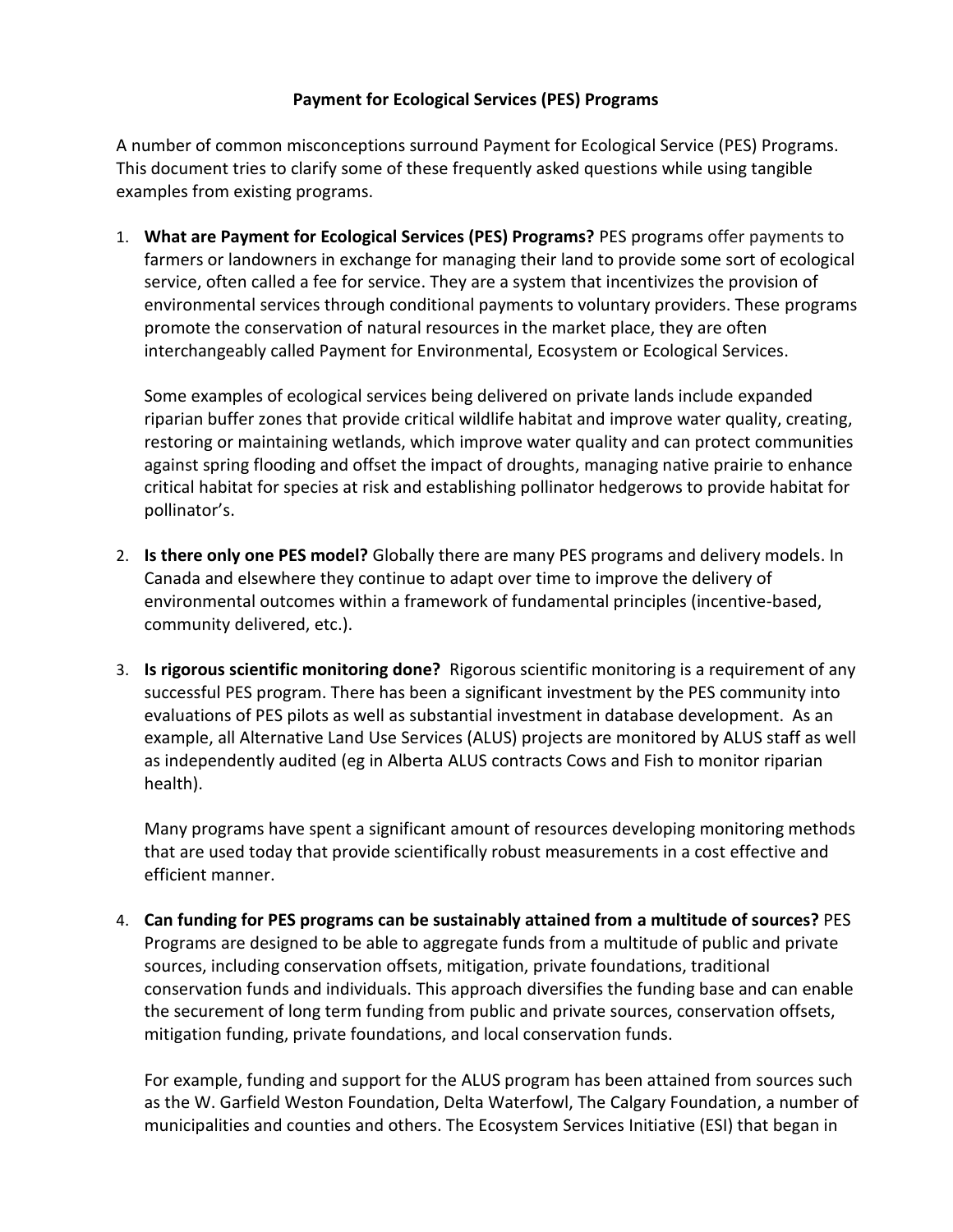British Columbia originally attained funding from the local municipal tax base, but has since expanded and now attains funding support from a variety of public and private sources, including foundations and granting programs such as the Columbia Basin Trust, the Real Estate Foundation of BC, the Alberta Land Institute and the Government of British Colombia.

Government support is not limited to long term funding. Government support for PES programs may include official endorsement, start up funding support, development of policies that facilitate industry offsets/mitigation, and local participation.

5. **If the term of the agreements isn't perpetual doesn't that mean that they aren't effective?** PES are flexible in the agreement term (how many years the land owner will get paid to provide a specific service), this can be for a number of different reasons such as perpetual commitments may be unpalatable to land owners who want to ensure they do not agree to something now that may have long-term negative economic impacts or future funding is pending for the project. There is limited interest from the agriculture community for perpetual securement. For the majority of active farmers and ranchers the PES model is much more attractive as it allows control of land use to remain in their hands.

The term of agreement can be set to balance the environmental, landowner and the funding organization goals. For example the ALUS program typically has a five to ten year agreement with extension pending available funding while the ESI offers any length of agreement. It has been found that this is the best approach to optimize long term, significant uptake of conservation programming and achieving environmental goals.

6. **Are PES programs targeted?** A major focus of PES program development has been to effectively integrate with local communities and landowners to achieve environmental objectives. The delivery models that have emerged through this approach provide the capacity to deliver programs with specific objectives such as wetland conservation, water storage and management, carbon sequestration, species at risk, pollinator strips, all under the umbrella of "ecological goods and services".

**There is currently a number of Saskatchewan Species at Risk Pilots (SK SAR Pilot) being undertaken, targeted at grassland birds.** This PES pilot is focused on achieving specific habitat targets for Sage Grouse and Sprague's Pipet.

Similar examples comes out of the United States where landowners are paid a fee for service to protect Species at Risk Habitat. Safe Harbour Agreements that suspend the regulatory provisions of the Endangered Species Act in favour of incentives enable such programming.

7. **Do PES programs take land out of production that contribute to Canada's economy?** Land does not have to be taken out of production to participate in PES programs. In some cases setting land aside may be the chosen approach however others such as the SK SAR Pilots may choose to set habitat targets that actually utilize cattle grazing to achieve the desired habitat outcome. Other programs may modify land use eg. delayed haying to reduce impact on bird nesting season, have the land used in a different capacity, eg. changing cropland over to native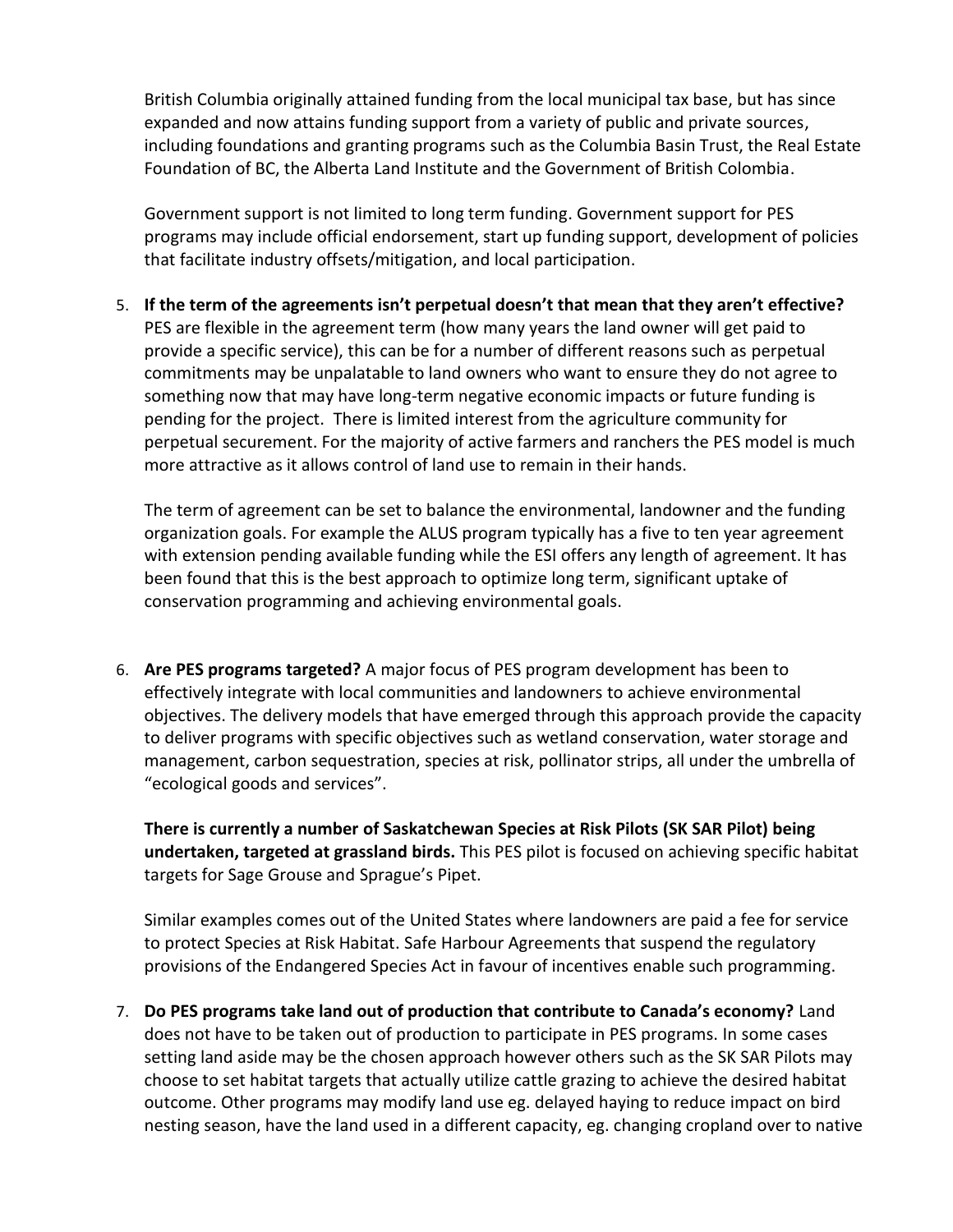grassland to be used for cattle production or they may reward maintaining or re-establishing healthy riparian areas that are part of the working landscape.

It is not the purpose of PES programs to set-aside land; rather the goal is to find new environmental markets on the working landscape using a variety of approaches.

- 8. **Do PES programs artificially inflate land values?** Since PES programs recognize the production of ecological services, they may enhance the value of lands that were previously undervalued. For example an acre of native grassland historically sells at a lower price than an acre of farmland where canola can be grown since the acre of canola has more potential to generate cash flow than the acre of native grassland in the marketplace. However, the grassland provides many public goods such as habitat for species at risk, carbon sequestration and water filtration, the PES program helps to recognize the value of these public goods. PES programs help correct marketplace failures.
- 9. **How are the value of payments decided upon?** There are many different scientifically supported valuation approaches that can be utilized to determine the payment amount, such as market analysis, reverse auctions and other bidding processes. The programs in Canada to date are funded by philanthropic dollars so the program sets a price. If there were a market where there were willing sellers and willing buyers the market would set the price. Ultimately the amount of available funding and negotiations with landowners will determine the payment levels.
- 10. **Can PES be an affordable approach for positive Environmental outcomes supported by Government?** A number of nations around the world, such as Australia, the United States and many European countries effectively utilize PES programs to achieve positive environmental outcomes. Canada is one of the few developed nations in the world that does not have a robust, national PES program. Canada is in an excellent position to utilize the PES program lessons from other countries to achieve our environmental goals. Programs are built on a private-public partnership model so government is only one of the supporters or funders. Furthermore PES programs are scalable, and can deliver more benefits as funds become available. Working landscape constituents and environmental organizations support PES programs as they help to create win-win scenarios on the environmental and business front.
- 11. **Can PES programs reward existing services?** It makes sound environmental and economic sense to support the maintenance of current ecological assets alongside restoration and enhancements. Restoration has much higher costs; full ecological function once lost is arguably unattainable ecologically and economically speaking. Thus it is important to recognize the value of the landscapes people have kept in healthy ecological condition to avoid future loss as well as reward those who restore lost environmental services to land where it has been lost.
- 12. **Are local projects able to contribute to national objectives?** Canada has a diverse landscape that provides ecological services. Different land use practices affect the provision of ecological services differently in different regions. PES programs promote a discussion between the community and funders on how to effectively deliver desired outcomes at a local level. Local